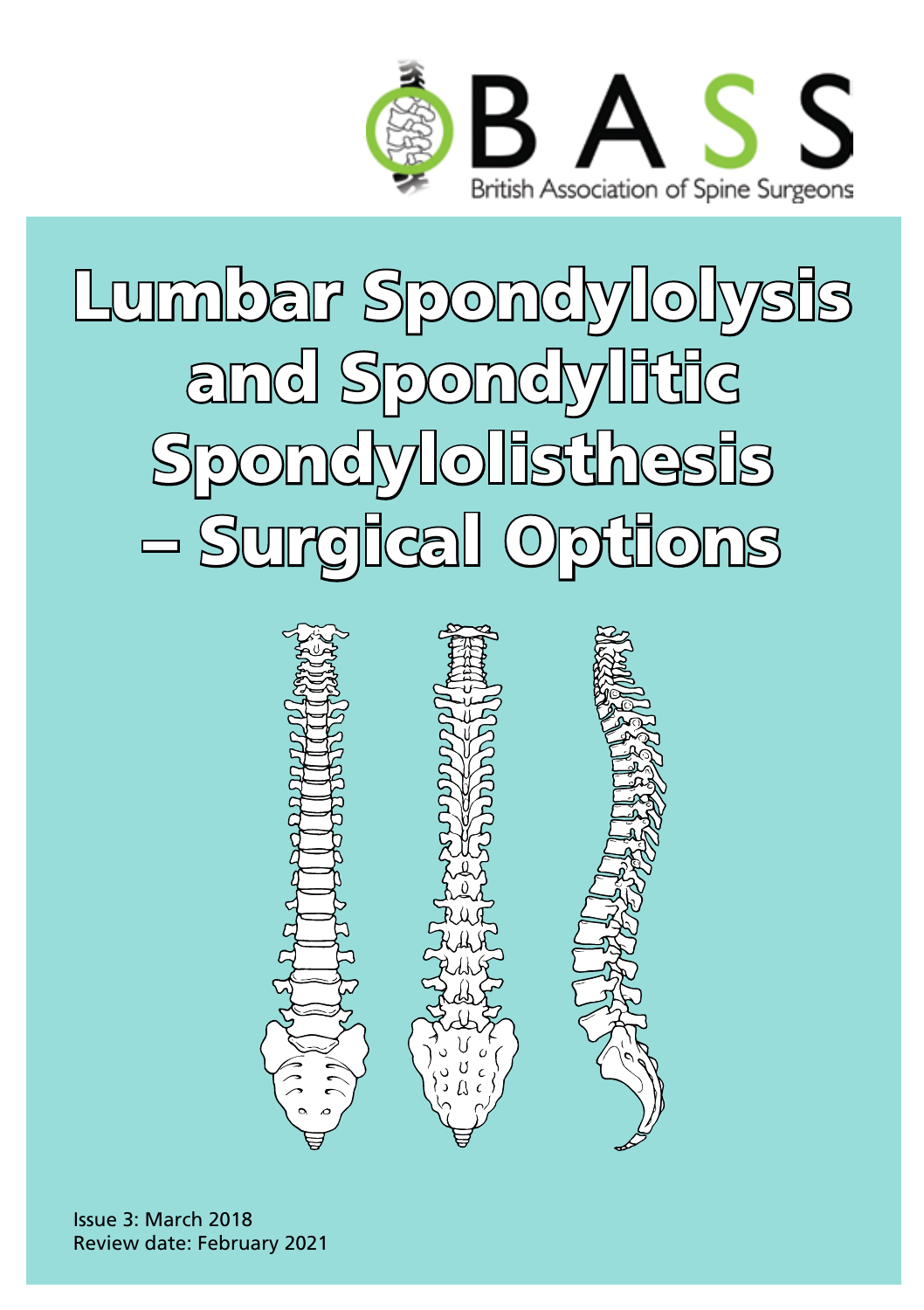Following your recent investigations and consultation with your spinal surgeon, it has been confirmed that your symptoms are caused by **lumbar spondylolysis**.

This is a stress fracture of the narrow bridge of bone between the facet joints (pars interarticularis) at the back of the spine, commonly called a **pars defect**. There may be a hereditary aspect to spondylolysis, for example an individual may be born with thin vertebral bone and therefore be vulnerable to this condition; **or** certain sports, such as gymnastics, weight lifting and football can put a great deal of stress on the bones through constantly over-stretching the spine. Either can result in a stress fracture on one or both sides of the vertebra (bone of the spine).

Many people are not aware of their stress fracture or experience any problems but symptoms can occur, including lower back pain, pain in the thighs and buttocks, stiffness, muscle tightness and tenderness. The diagnosis is often confirmed with an injection of an antiinflammatory drug (steroid) into the pars defect, when it is followed by successful relief from pain (even if only temporary).

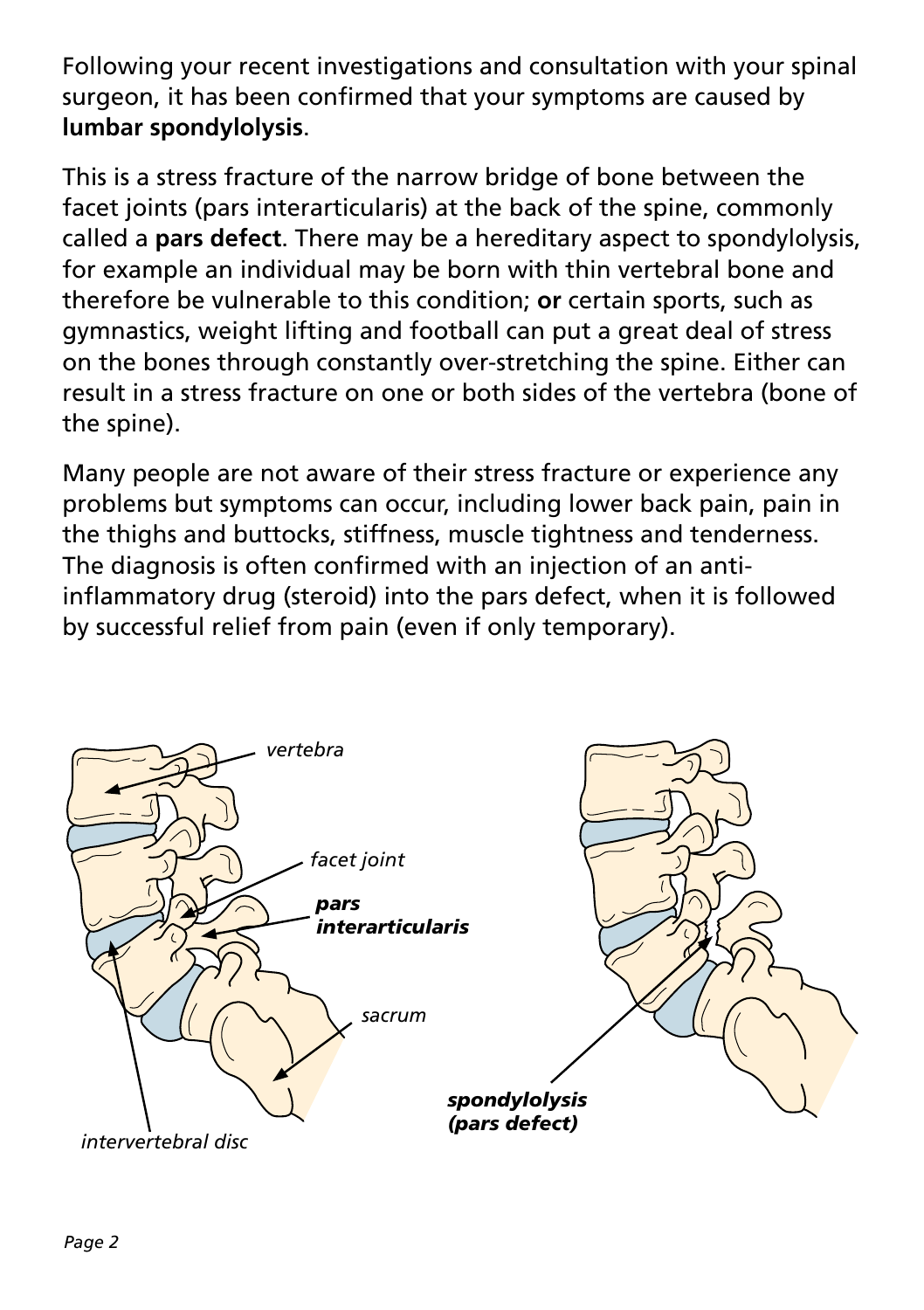If the stress fracture weakens the bone so much that it is unable to maintain its proper position, the vertebra can start to shift out of place. This condition is called **spondylolisthesis**.

There is a forward slippage of one lumbar vertebra on the vertebra below it. The degree of spondylolisthesis may vary from mild to severe but if too much slippage occurs, the nerve roots can be stretched where they branch out of the spinal canal. This can cause pain, numbness, increased sensitivity or even weakness of the muscles, in the part of the leg where that particular spinal nerve supplies (a condition known as sciatica).

A nerve is like an electrical wire. It tells your muscles to move and tells your brain information about various sensations, such as pain, temperature, light touch, pressure sensation and the position of your legs.



Treatment varies depending on the severity of the condition. Most patients only require treatment such as physiotherapy, medication and manipulative therapy, combined with some lifestyle changes, like avoiding contact sports, weight lifting and leaning too far backwards (hyperextension).

# **X-ray showing spondylolisthesis**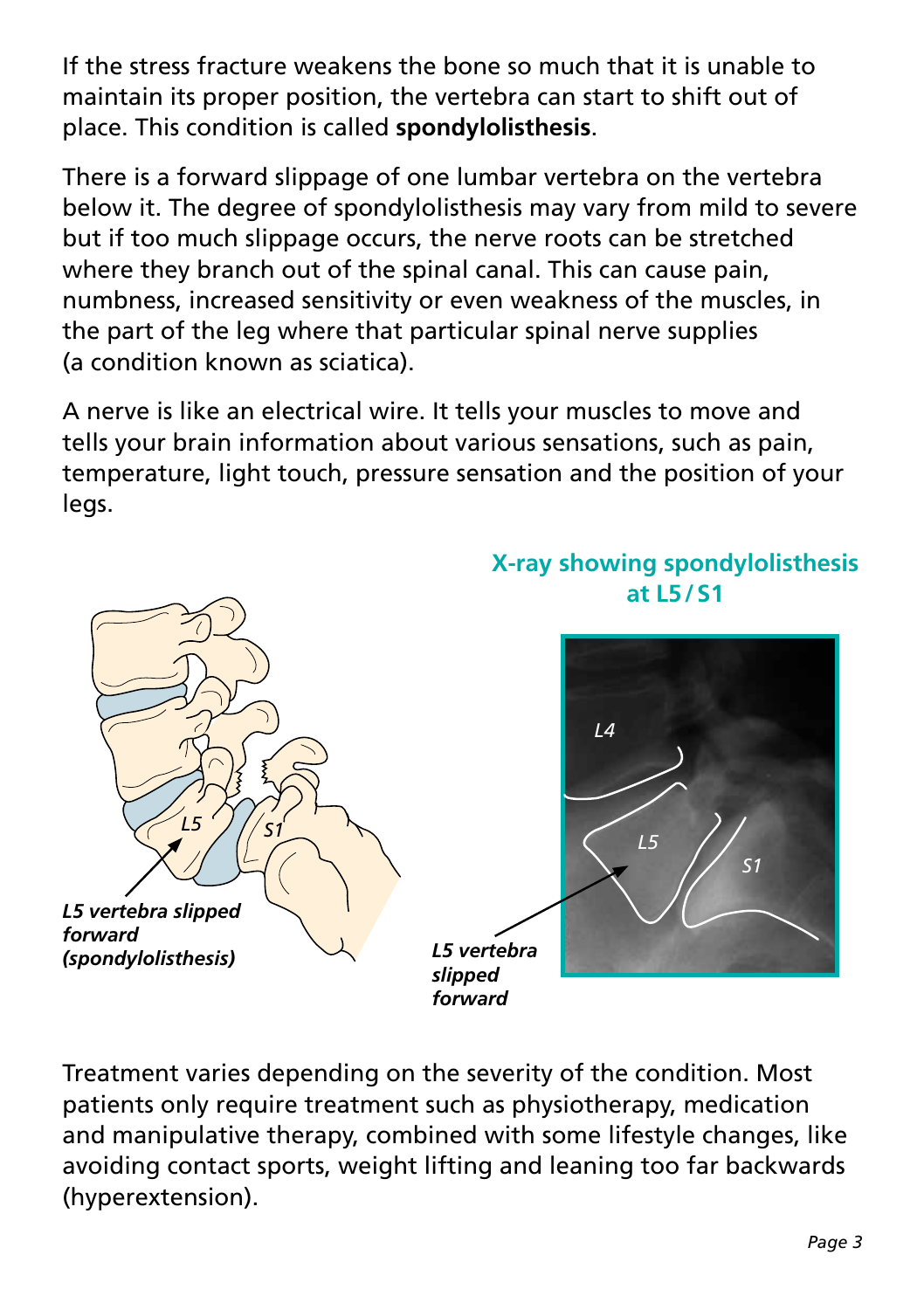For patients whose pain does not settle with treatment, surgery may be necessary. The actual procedure may differ depending on the severity of the condition. For patients who have no, or minimal slippage, surgery may simply involve directly repairing the pars defect with a screw and bone graft.

But for patients where slippage (spondylolisthesis) occurs resulting in nerve pain (sciatica), surgery needs to address both the problem with the nerves, as well as the instability of the spine. A decision then needs to be made whether an internal system of screws, rods and bone graft is needed to hold together the vertebra.

The nature of spinal surgery is not to 'cure' a condition but is aimed to provide benefit with a good percentage improvement and relief of symptoms. Good relief from back and leg symptoms following surgery usually occurs in approximately 70% of cases (up to seven out of 10 people). This is not necessarily felt immediately but over a period of time (often several months). Sometimes however, numbness or weakness can persist (even with a technically successful operation).

### The operation

There are several different techniques when performing an operation to deal with the condition spondylolysis and spondylitic spondylolisthesis. Expected outcomes from all methods are very similar and the choice of operation will be decided by the surgeon. Sometimes, the exact extent of surgery can only be decided during the procedure.

#### Direct Pars repair

This is performed through an incision in the midline of the lower back. The muscles are held apart to gain access to the bony arch and roof of the spine (lamina). The fractured bone is identified and a screw passed directly across from one side to another, joining it together.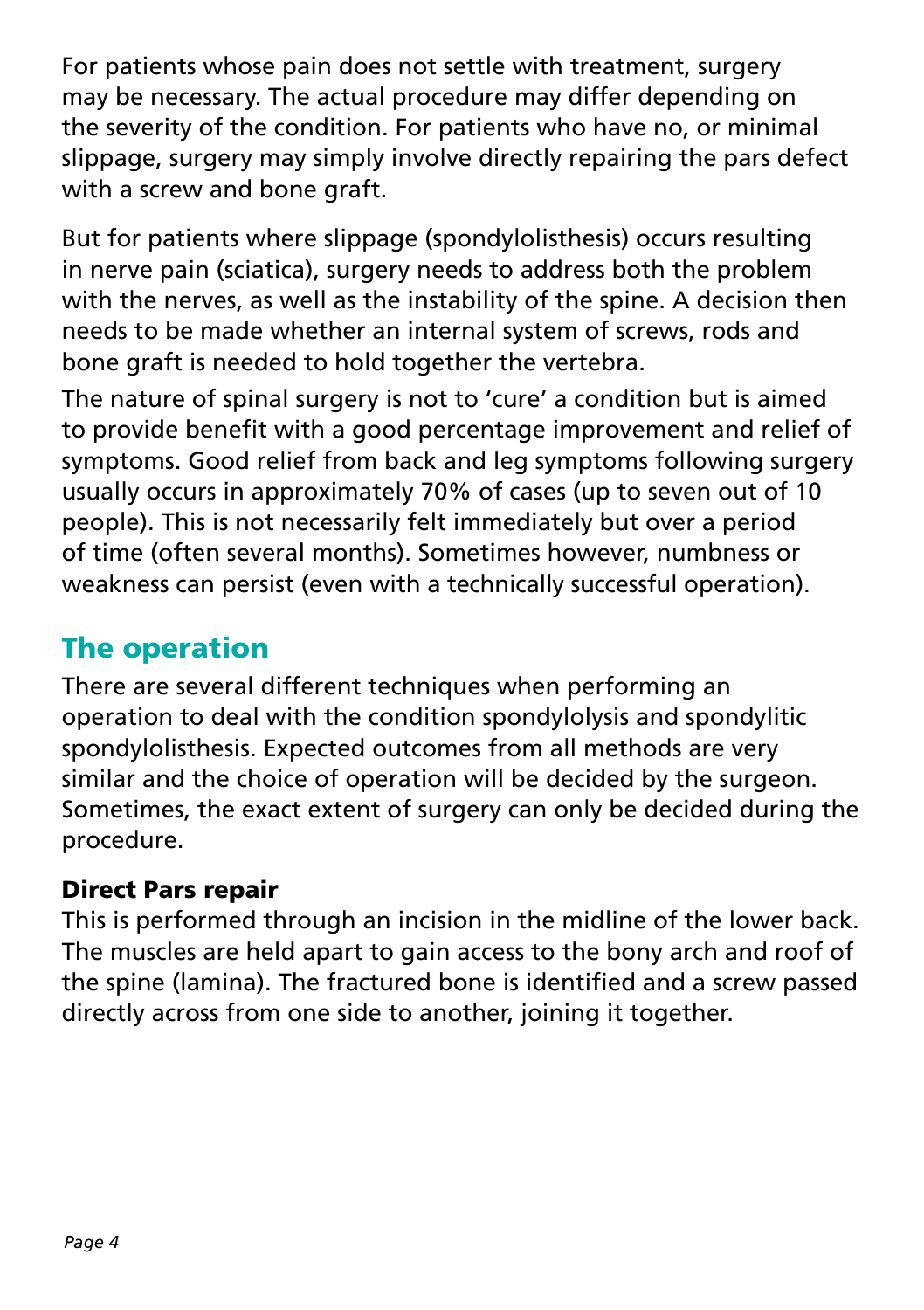#### **X-ray showing direct repair using screws, side and front views**





#### Decompression

- 1 Laminectomy and/or laminotomy. A similar approach to the direct Pars repair is used. Next, the surgeon needs to gain entry into the spinal canal by removing some bone, either by cutting away the whole area of lamina (laminectomy) or making a small window in the lamina (laminotomy) with a high-speed burr (like a dentist's drill). Further bone and inflammatory tissue around the fracture site is removed and often the facet joints, which are directly over the nerve roots, are undercut (trimmed), to relieve the pressure on the nerves and give them a wider passage as they pass out of the spine.
- 2 Minimally invasive (tubular) decompression. With this approach, the surgeon attempts to reduce muscle dissection and injury by working through a narrow tube.

#### Stabilisation

- 1 Bone graft. This is used to fuse (join together) and stabilise the spine in conjunction with other techniques, which are mentioned below. It is laid between the outer segments of the spine, in between the transverse process (intertransverse region) and your new bone will, over time, grow into the bone graft. This is a biological process over 3–6 months, known as spinal fusion. There are several techniques to get bone graft needed for spinal fusion:
	- **patient's own bone (autograft bone)**. The bone that is removed during surgery can be used as a bone graft. If more is needed, for the most part, **artificial bone** is now used, although it can be taken from the pelvis (iliac crest) if required;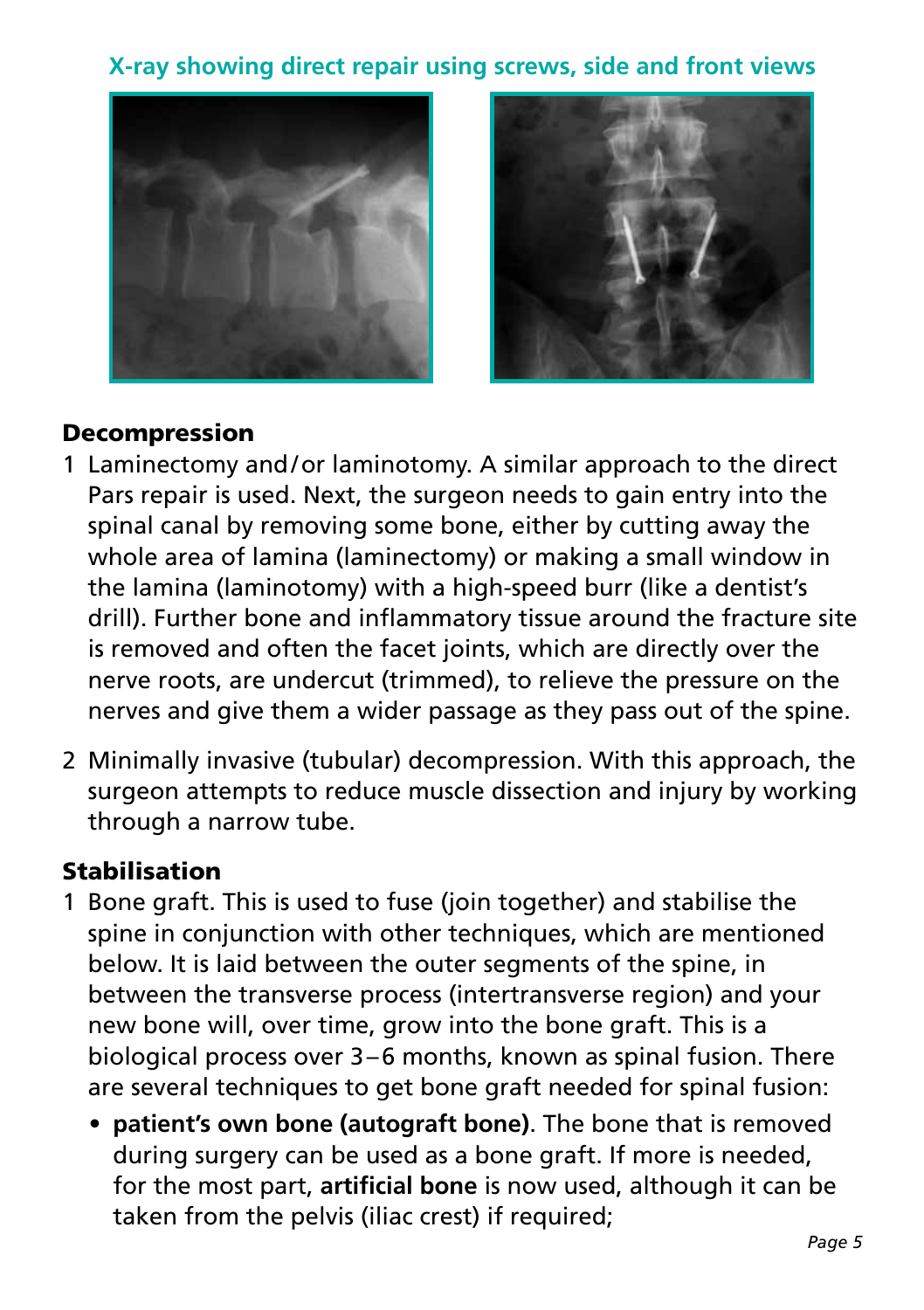- **donor bone (allograft bone).** Donor bone graft does not contain living bone cells but acts as calcium scaffolding which your own bone grows into and eventually replaces.
- 2 Pedicle screw fixation. This is a system of screws and rods which hold the vertebra together and prevents movement at the segment that is being fused, like an internal scaffolding system. Screws are placed into the part of the vertebra called the pedicle, which go directly from the back of the spine to the front, on both sides, above and below the unstable spinal segment. These screws then act as firm anchor points to which rods can be connected. After the bone graft grows and fuses to the spine (after many months), the rods and screws are no longer needed for stability. However, most surgeons do not recommend removing them except in rare cases.

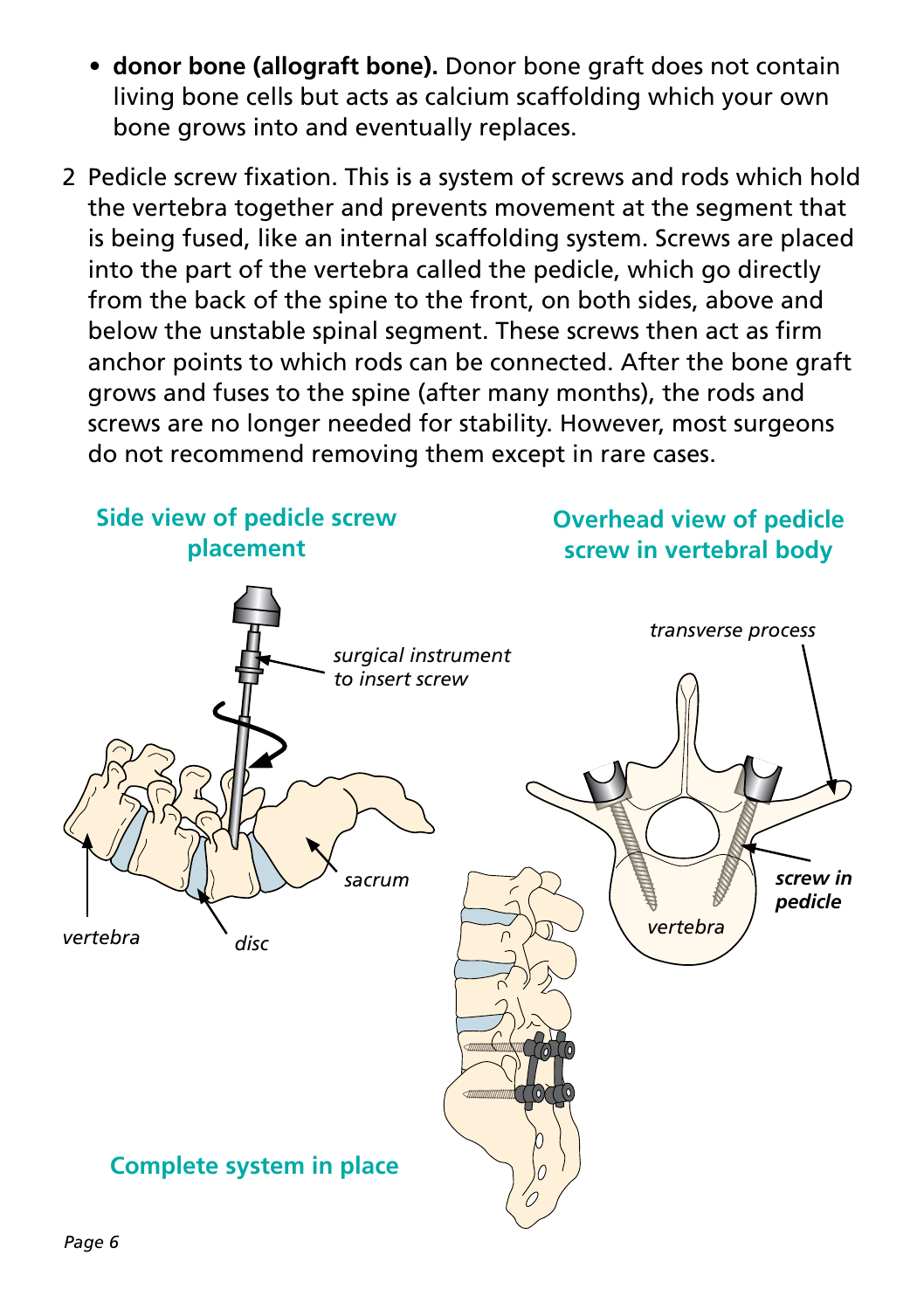#### **X-rays showing the stabilisation system in place, side and front views**



- 3 Interbody fusion. This is a procedure where the surgeon will remove the intervertebral disc, the structure between the bones of the spine (vertebra) and fuse the space with a cage and bone graft. This can enable the surgeon to achieve an all round (360**°**) spinal fusion when used in conjunction with pedicle screw fixation and to increase the height of the interbody space, and therefore the bone canal, for the nerves to pass through. Before interbody fusion surgery is carried out, several factors are taken into consideration. These include how narrow the nerve canal has become and how much the vertebra has slipped.
- 4 Intervertebral fusion cages. This is like a hollow Lego brick which props up the disc space between the two bones (vertebra). It is a tight fit and gives immediate stability. The cage is different widths, heights and depths to fit your spine exactly. It is made from carbon fibre or titanium metal. They can be filled with bone graft or artificial bone if required and are used in interbody fusion surgery.

The surgical approach (way in) to interbody fusion also varies and can include:

 • posterior lumbar interbody fusion (PLIF): The spine is approached from the back and part of the lamina bone and facet joint is removed on both sides to gain access to the disc.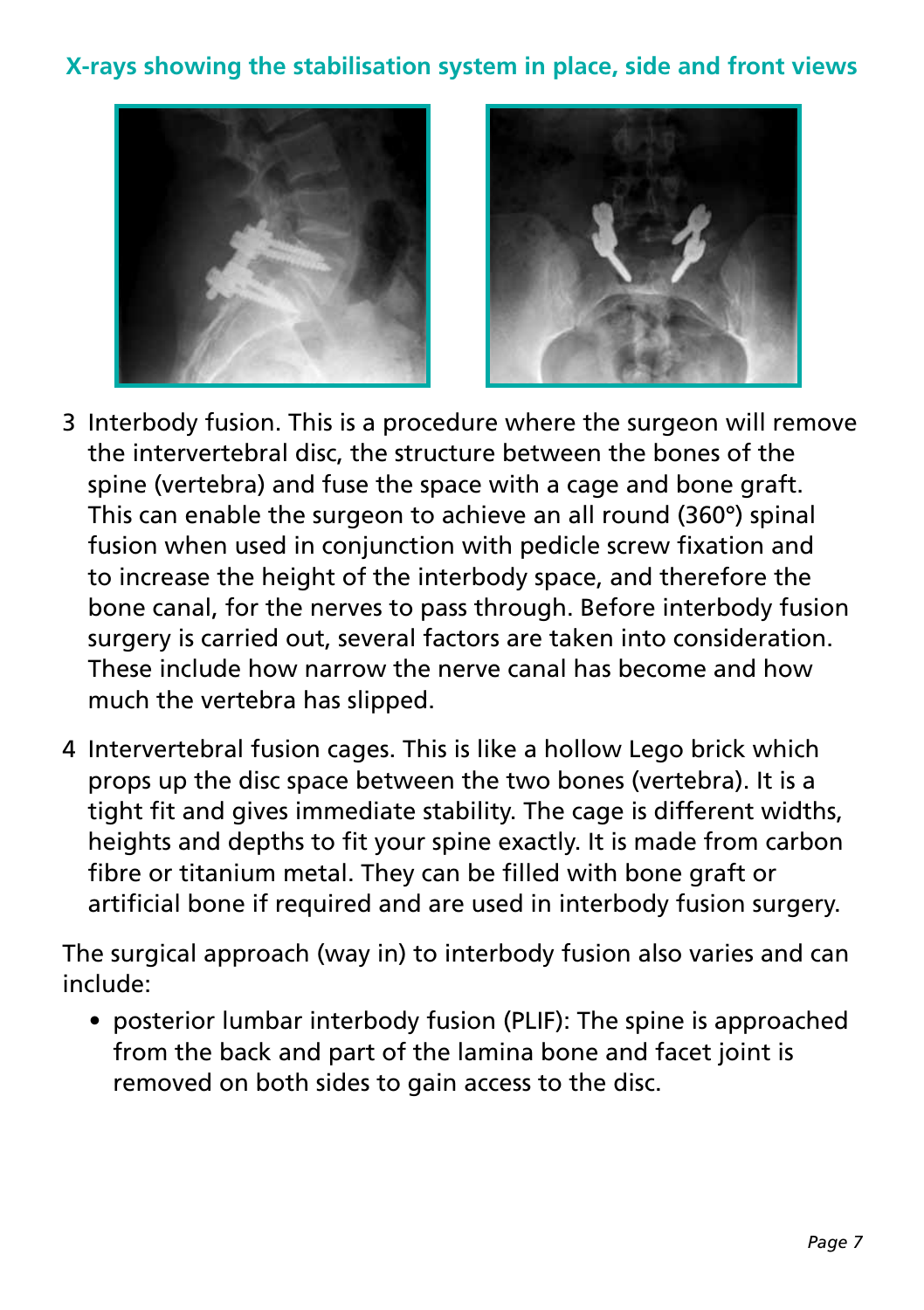#### Posterior lumbar interbody fusion (PLIF)



#### X-rays showing PLIF cages in place, side and front views





 • transforaminal lumbar interbody fusion (TLIF): The spine is approached again from the back and all of the facet joint is removed on one side to gain access to the disc.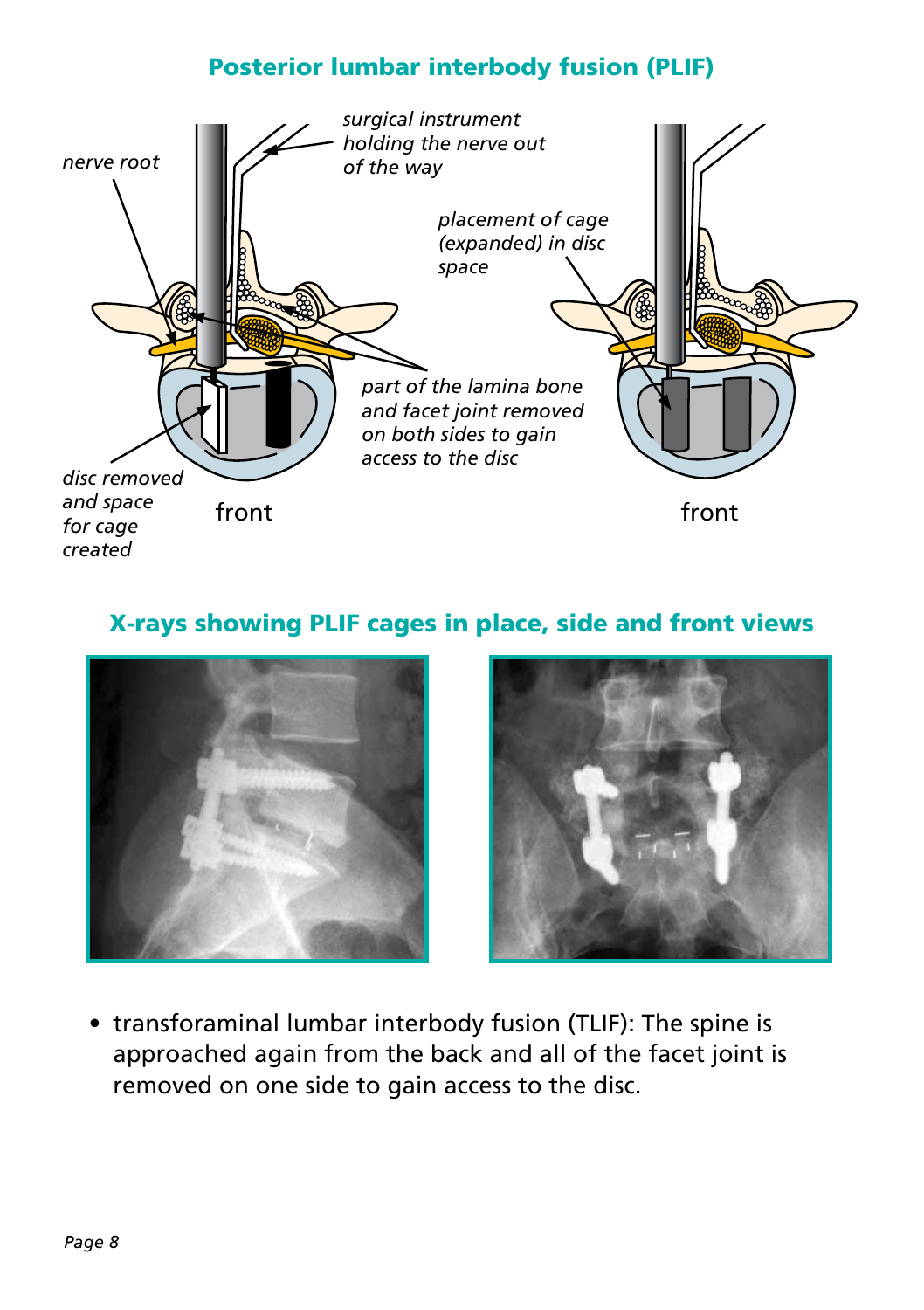#### Transforaminal lumbar interbody fusion (TLIF)



#### X-rays showing TLIF cage in place, side and front views





 • anterior lumbar interbody fusion (ALIF): The spine is approached through an incision in the tummy. The abdominal contents lay inside a large sack (peritoneum) that can be retracted (moved to the side), allowing the surgeon access to the front of the spine without actually entering the abdomen. The large vessels (aorta, common iliac artery and vena cava) that lie over the front of the spine are carefully moved aside. Sometimes surgery is performed in conjunction with a vascular surgeon, who will mobilise the blood vessels if there are any concerns or difficulty with this.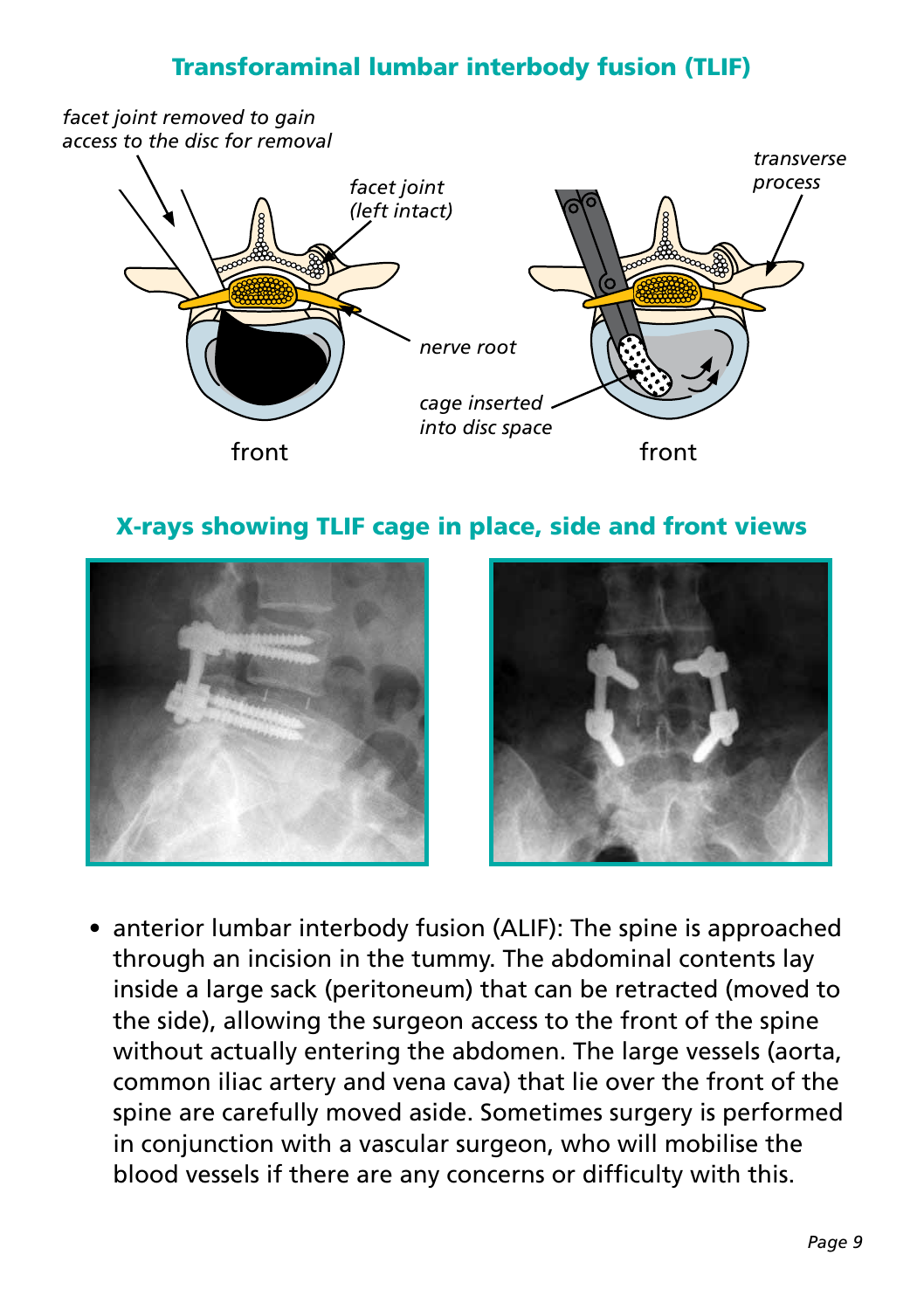#### Diagram of cage placement Anterior lumbar interbody

## fusion (ALIF)





X-rays showing ALIF cage in place, side and front views





 After the blood vessels have been moved aside, a 'window' is cut in the anterior ligament and fibrous wall of the disc (annulus fibrosus), retaining as much of it as possible to provide stability for the cage. The disc material (nucleus pulposus) is then removed and the cage, containing bone graft, is placed in the space created. Some cages require screwing into the vertebral body above and below them. Your own bone will, over time, grow into the bone graft.

 This particular approach to the spine has risks and complications which are specific to it and are listed below the general ones.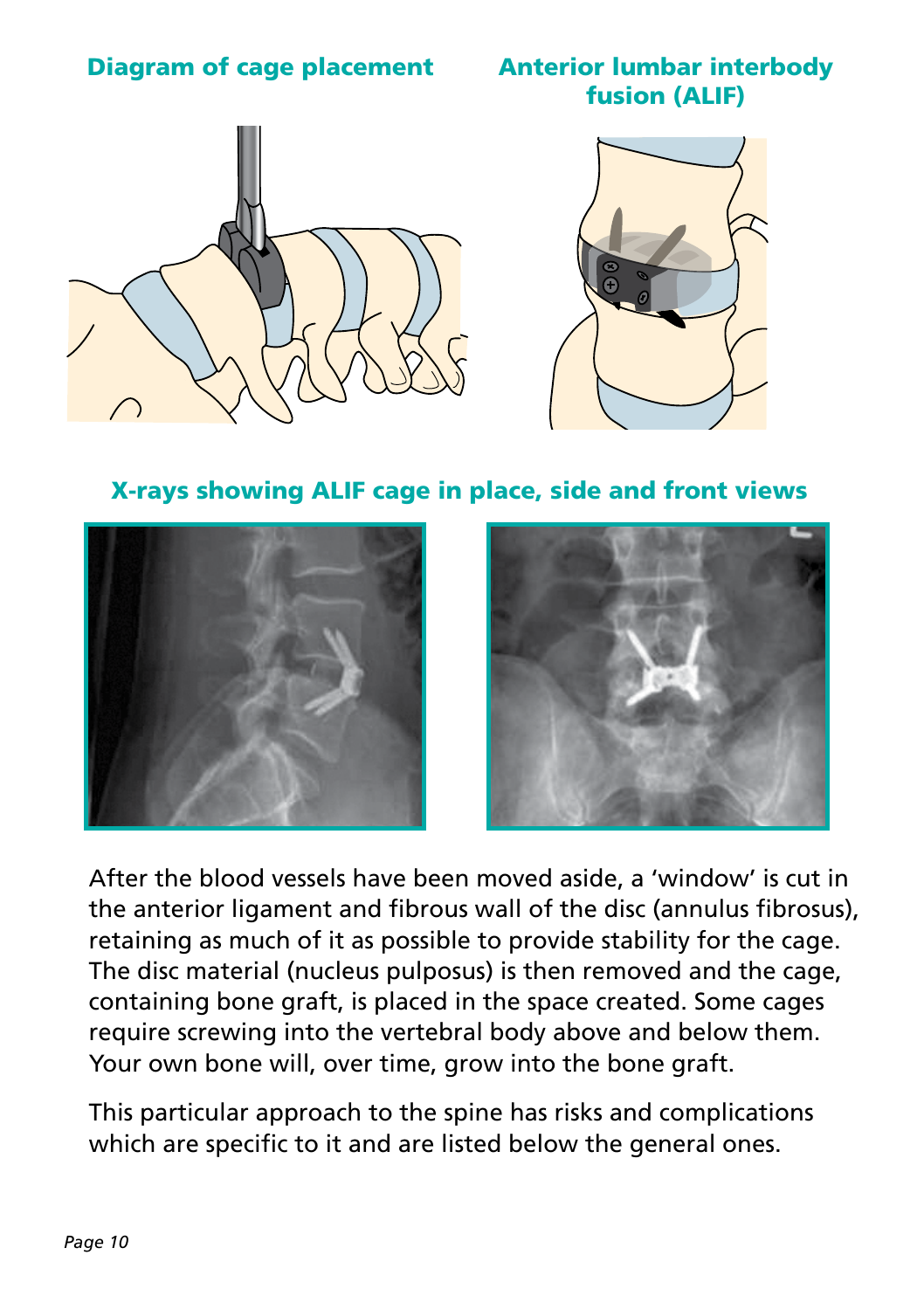### Risks and complications

As with any form of surgery, there are risks and complications associated with this procedure.

These can include:

- damage to a nerve root. This occurs in less than 1 out of 100 cases of primary surgery but is much more common in revision or 're-do' surgeries where injury can occur in up to 10 out of 100 cases. If this happens, you may get weakness in the muscles supplied by that particular nerve root and/or numbness, tingling or hypersensitivity in the area of skin it supplies;
- tearing of the outer lining or covering which surrounds the nerve roots (dura). This is reported in fewer than 5 out of 100 cases. It may occur as a result of the bone being very stuck to the lining and tearing it as the bone is lifted off. Again, it is much more common in 're-do' surgery. Usually the hole or tear in the dura is repaired with stitches, a patch or a special glue. If the puncture or hole re-opens you may get cerebrospinal fluid (CSF) leaking from the wound, headaches or, very rarely, meningitis. Although rare, the problems of leakage can persist. This could result in you having to return to theatre to enable the surgeon to revise the repair of the dura but the risk of a second operation being required within a few days or weeks is less than 0.05%;
- recurrent leg pain as a result of scarring;
- problems with positioning during the operation which might include skin injuries or pressure problems. Special gel mattresses and operating tables are used to minimise this;
- infection. Superficial wound infections may occur in up to 4 out of 100 cases. These are often easily treated with a course of antibiotics. Deep wound infections may occur in fewer than 1 out of 100 cases. These can be more difficult to treat with antibiotics alone and sometimes patients require more surgery to clean out the infected tissue. This risk may increase for people who have diabetes, an impaired immune system or are taking steroids;
- blood clots (thromboses) in the deep veins of the legs (DVT) or lungs (PE). These occur when the blood in the large veins of the leg forms blood clots and may cause the leg to swell and become painful and warm to the touch. Although rare, if not treated this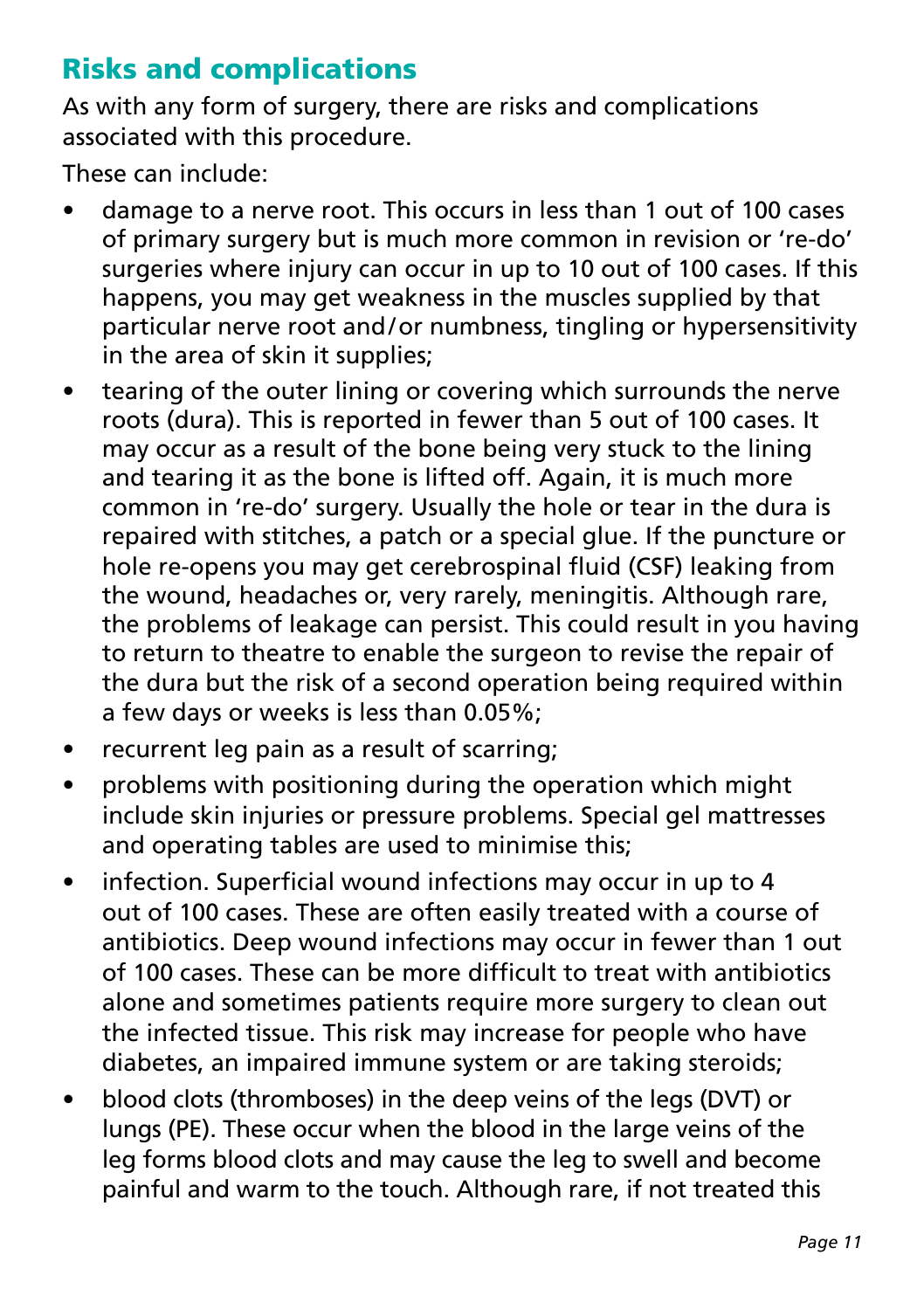could be a fatal condition if the blood clot travels from the legs to the lungs, cutting off the blood supply to a portion of the lung. It is reported as happening in fewer than 1 in 700 cases. There are many ways to reduce the risk of blood clots forming. The most effective is to get moving as soon as possible after your operation. Walk regularly as soon as you are able to, both in hospital and when you return home. Perform the leg exercises as shown to you by the physiotherapist and keep well hydrated by drinking plenty of water. Ladies are also advised to stop taking any medication which contains the hormone oestrogen (like the combined contraceptive pill or HRT) four weeks before surgery, as taking this during spinal surgery can increase the chances of developing a blood clot;

- difficulty with screw placement can cause injury to the nerves or screw breakage;
- bleeding. Tablets used to 'thin the blood' such as warfarin, aspirin, rivaroxiban and clopidogrel increase the risks of bleeding. You **must** inform your consultant if you are taking these as it is likely you will need to stop taking them before your surgery. Taking medication like non steroidal anti-inflammatories (NSAIDs) could also increase your risk of bleeding and your surgeon will advise you if you need to stop taking these in advance of your operation. If your operation is scheduled with only a week's notice, please check with your consultant or nurse what drugs need to be stopped to prevent your surgery being delayed;
- bone graft non-union or lack of solid fusion (pseudoarthrosis). This can occur in up to 5 out of 100 cases. See page 14 for factors which can affect fusion;
- cage/implant movement can occur in up to 2 out of 100 cases, with 1 out of 100 requiring an operation. In extremely rare cases, cage movement can cause severe damage and cauda equina syndrome (paralysis, bladder or bowel incontinence);
- although rare, the surgery may make your symptoms worse than before.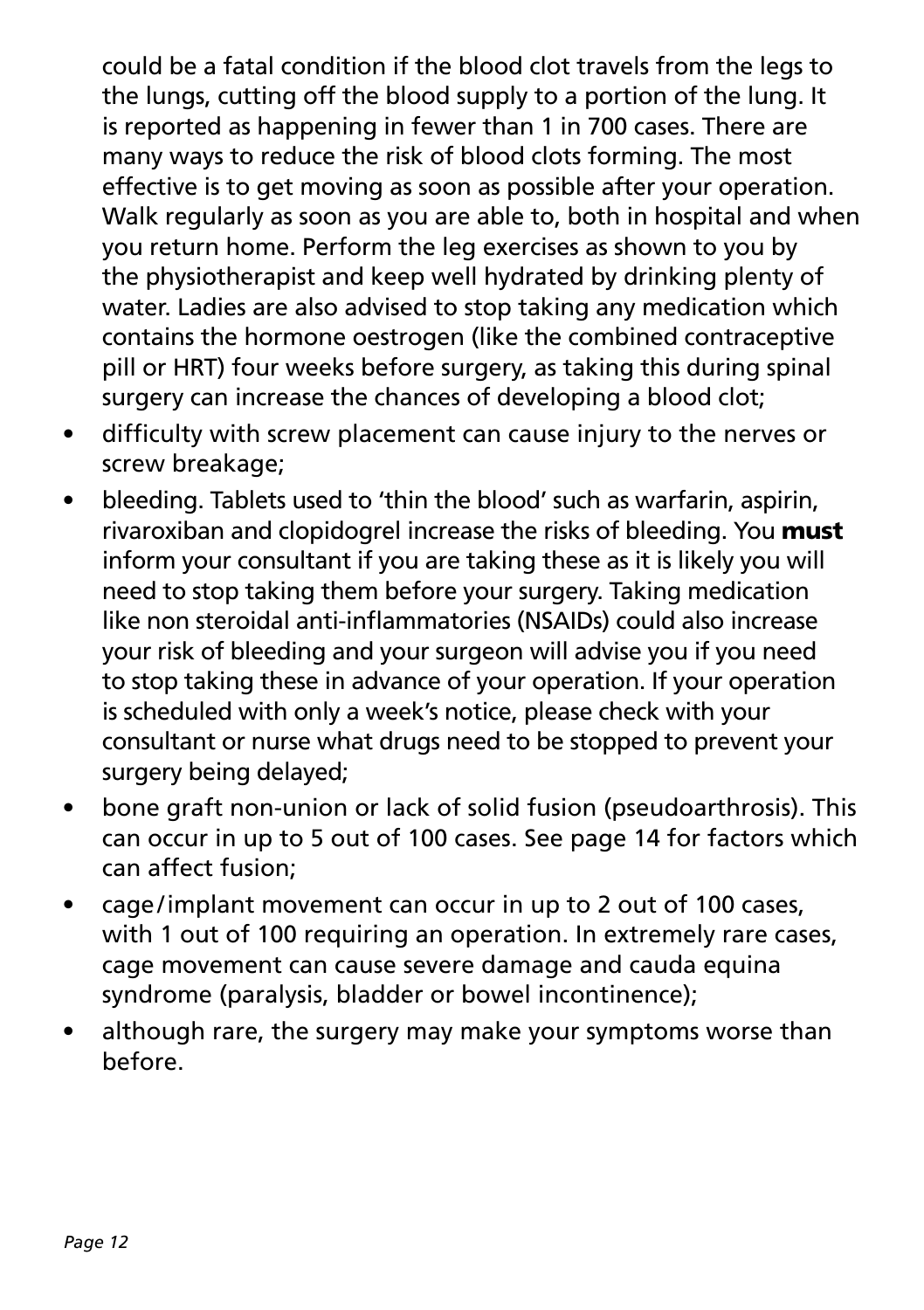**There are also very rare but serious complications that in extreme circumstances might include:** 

- damage to the cauda equina and paralysis (the loss of use of the legs, loss of sensation and loss of control of the bladder and bowel. This can occur through bleeding into the spinal canal after surgery (a haematoma). If an event of this nature were to occur, every effort would be made to reverse the situation by returning to the operating theatre to wash out the haematoma. Sometimes however, paralysis can occur as a result of damage or reduction of the blood supply to the nerves or spinal cord and this is, unfortunately, not reversible;
- a stroke, heart attack or other medical or anaesthetic problem; and
- extremely rarely, death; as a result of damage to major blood vessels or vital organs at the front of the spine, which is reported as happening in 1 out of 10,000 cases; or general anaesthetic fatal complications which have been reported in 1 out of 250,000 cases.

### ALIF-specific risks and complications

These can include:

- **Damage to the large blood vessels which may result in excessive blood loss.** This is reported as happening in up to 15 out of 100 cases, although it is less common in the hands of an experienced spinal or vascular surgeon. Usually small tears in the vessels can be controlled reasonably simply, though there remains the very small risk of catastrophic bleeding that could, in extremely rare circumstances, lead to death.
- • **Sympathetic nerve damage.** There are small nerves directly over the disc space which can be damaged during surgery. These nerves are responsible for many involuntary organ functions, including the heart rate, peristalsis (gut movement), kidney function and, in men, the ability to ejaculate. If these nerves are damaged it can cause problems including:
	- o **Retrograde ejaculation (men only).** This is a condition where the valve that causes the ejaculate to be expelled outward during intercourse does not work and the ejaculate takes the path of least resistance, which is up into the bladder. The sensation remains largely the same and this condition does not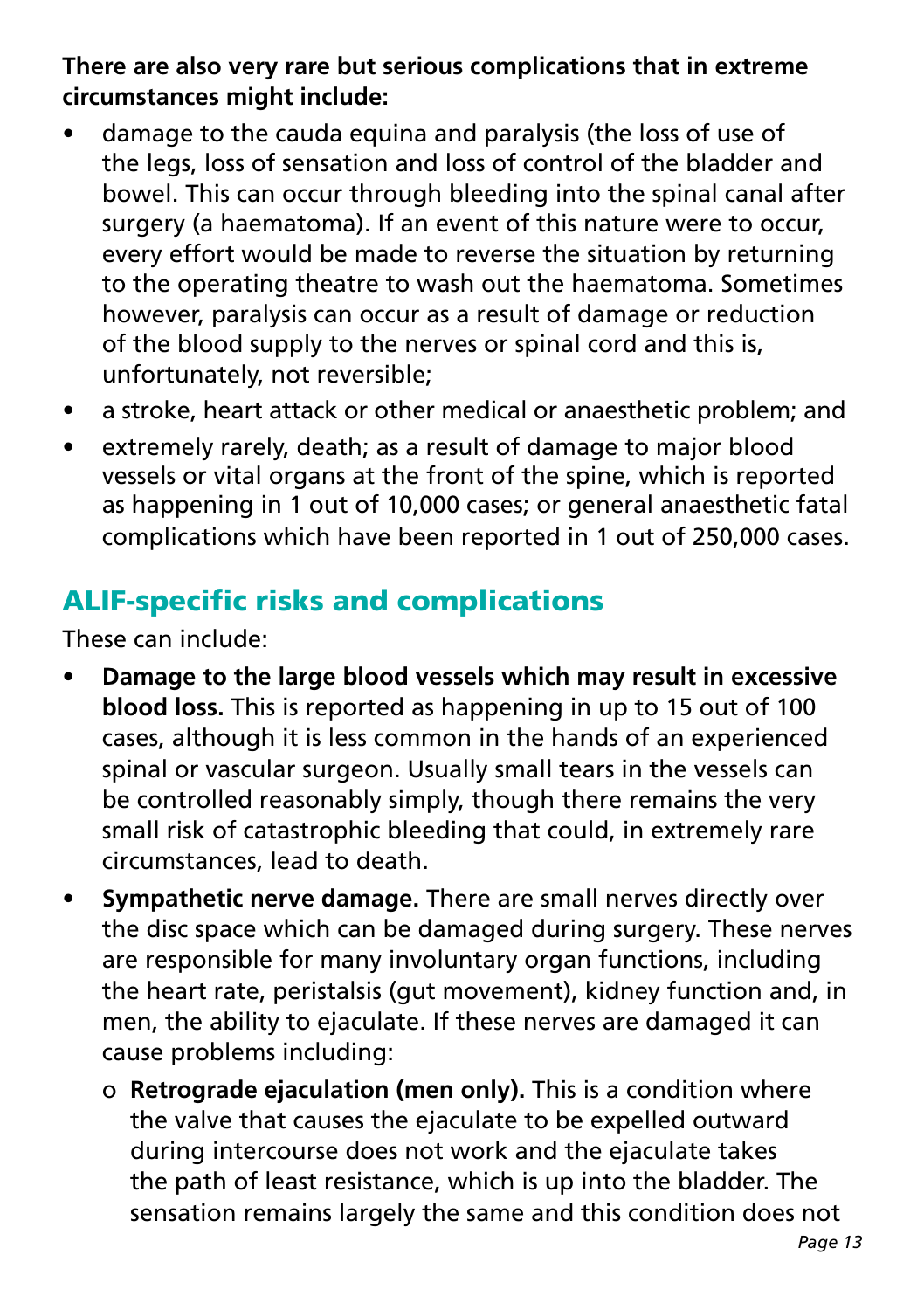cause impotence (the inability to have an erection) but it can unfortunately make conception very difficult. This is reported in fewer than 1 in 100 cases and can resolve over time (a few months to a year).

- o **Warm leg.** This sensation is felt in just one leg, the same side as the surgery has been performed. This can resolve over time but may be a permanent sensation.
- o **Paralytic ileus.** This is a condition where there is an interruption of the normal bowel contraction and the bowel temporarily 'goes to sleep'. It can be a common side effect of abdominal surgery or nerve damage in this type of surgery. Symptoms include constipation and bloating and occasionally vomiting. Diagnosis can be confirmed by a doctor listening to the abdomen with a stethoscope and hearing no bowel sounds. Food should be avoided until sounds are heard and flatus (gas) passed again. This condition can occur in 11 out of 100 cases.

### Factors which may affect spinal fusion and your recovery

There are a number of factors that can negatively impact on a solid fusion following surgery, including:

- smoking;
- diabetes or chronic illnesses;
- obesity:
- malnutrition;
- • osteoporosis;
- post-surgery activities (see section on recreational activities on page 16); and
- long-term (chronic) steroid use.

Of all these factors, the one that can compromise fusion rate the most is smoking. Nicotine has been shown to be a bone toxin and inhibit the ability of the bone-growing cells in the body (osteoblasts) to grow bone. Patients should make a concerted effort to allow their body the best chance for their bone to heal by not smoking, ideally 2–3 months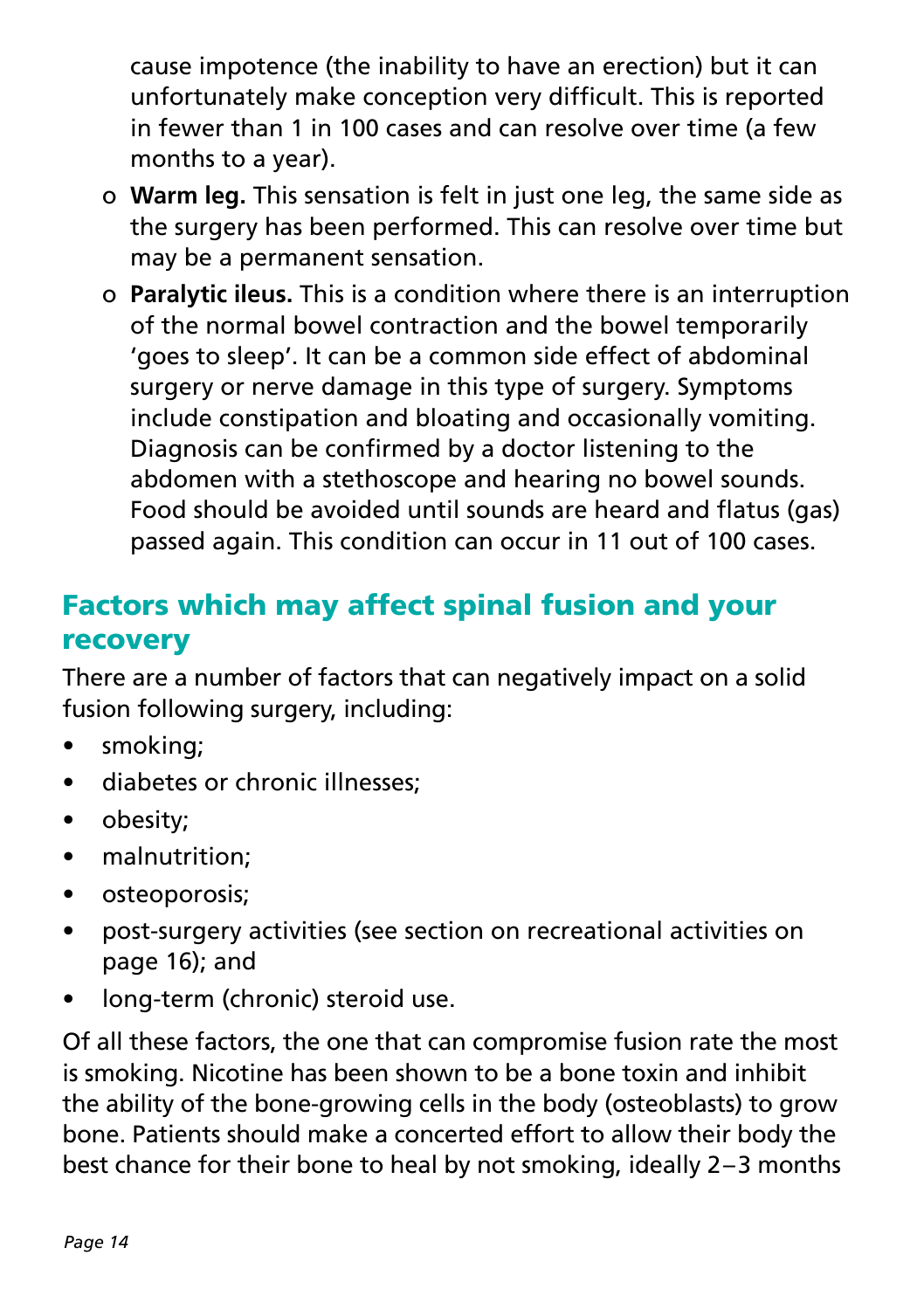before the operation. Your surgery may be delayed if you have not stopped smoking (or taking nicotine in another form) beforehand.

### What to expect after surgery

Immediately after the operation you will be taken on your bed to the recovery ward where nurses will regularly monitor your blood pressure and pulse. Oxygen will be given to you through a facemask for a period of time to help you recover from the anaesthetic. You will have an intravenous drip until you are able to drink adequately.

A drain (tube) may be placed near the surgical incision if there has been significant bleeding during the operation. This prevents any excess blood or fluid collecting there. The drain will be removed when the drainage has stopped, usually the next day, after surgery.

It is very normal to experience some level of discomfort or back and leg pain after the surgery. The nursing and medical staff will help you to control this with appropriate medication. The symptoms in your legs may fluctuate due to increased swelling around the nerves.

As the nerve becomes less irritated and swollen, your leg pain should settle. This can take eight weeks, or longer. Normal feeling and strength in your legs is likely to take a lot longer and is likely to improve slowly over the next year or so. It is important not to suddenly stop taking certain pain relief medication. It may be necessary to gradually 'wean' yourself off them – your GP can advise you if necessary.

The ward physiotherapist will visit you after the operation to teach you exercises and help you out of bed. They will show you the correct way to move safely. Once you are confident and independently mobile, you will be encouraged to practise climbing stairs with the physiotherapist. Once stable you will be allowed home, usually 1–2 days after surgery.

Please arrange for a friend or relative to collect you, as driving yourself or taking public transport is not advised in the initial stages of recovery. If you qualify for patient transport and are likely to require this service, please let one of the nurses know as soon as you can as this may need to be pre-arranged or your discharge home could be delayed.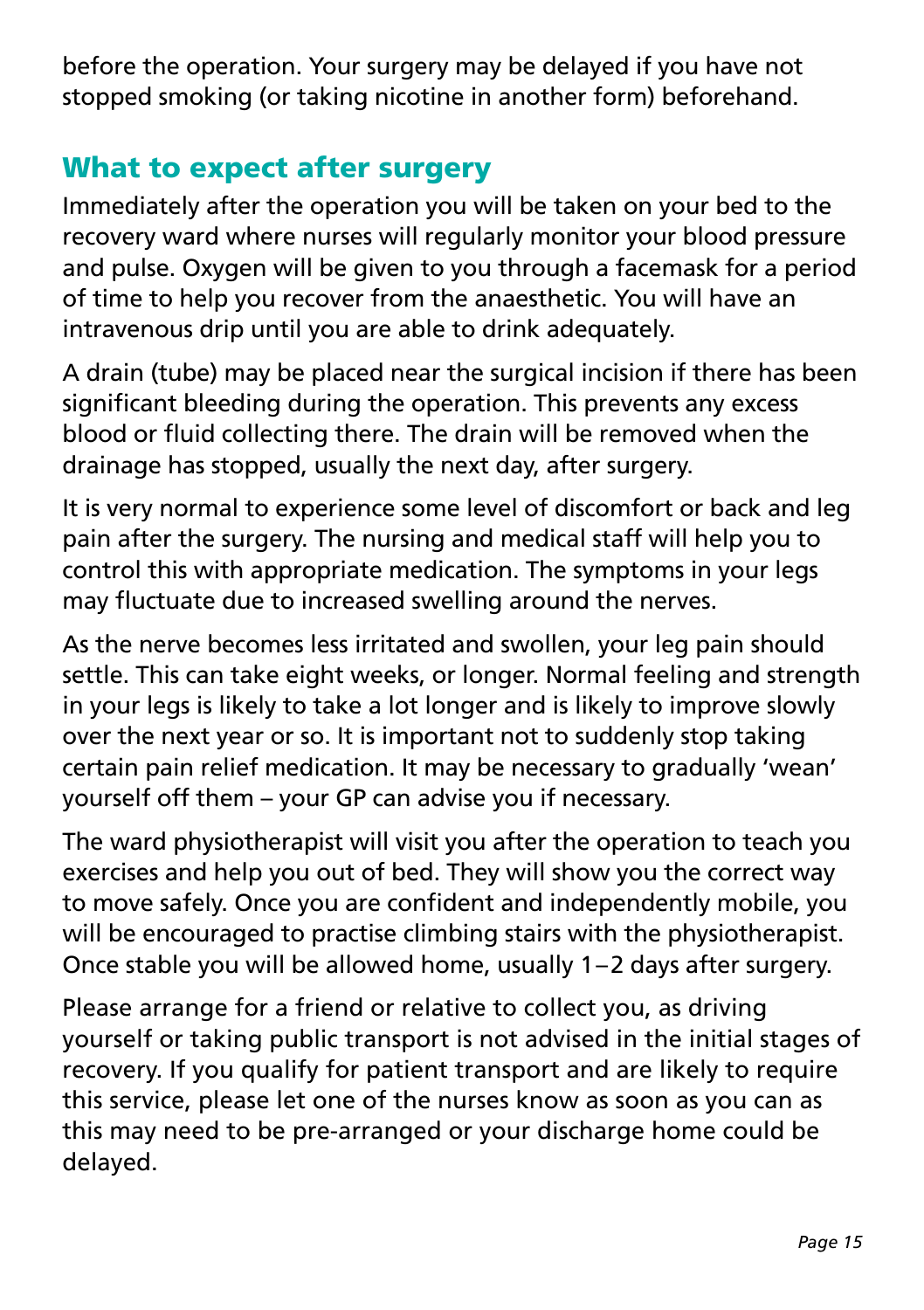#### Wound care

Skin wound closure depends on your surgeon's preference, and include absorbable sutures (stitches), removable sutures or clips (surgical staples).

If you have removable sutures or clips, you will be advised by the ward nurse to arrange an appointment with your GP's practice nurse usually 10 – 14 days after the operation for them to be removed.

If you have absorbable sutures, you will be advised by the ward nurse whether you need to make an appointment with your GP's practice nurse to have a wound check or when you can take off the dressing yourself.

You may shower 48 hours after surgery if you are careful but you must avoid getting the dressing too wet. Most dressings used are 'splashproof', but if water gets underneath, it will need to be changed. A simple, dry dressing from a pharmacy is sufficient to use. Bathing should be avoided for two weeks.

#### Please contact your hospital or your GP if you think your wound might be infected. Symptoms could include:

- redness around the wound:
- • wound leakage; or
- you have a high temperature.

Once the wound has been checked and if the scar is sensitive to touch, you can start to massage around the scar using a non-perfumed cream or oil to encourage normal sensation and healing.

### **Driving**

Normally you will be advised to avoid driving for four weeks depending on your recovery. If you have no altered sensation or weakness in your legs then you may resume driving if you feel safe to do so but you must be confident to do an emergency stop. It is advisable not to travel for long distances initially (no longer than 20 minutes), without taking a break to 'stretch your legs'. Gradually increase your sitting tolerance over 4–8 weeks.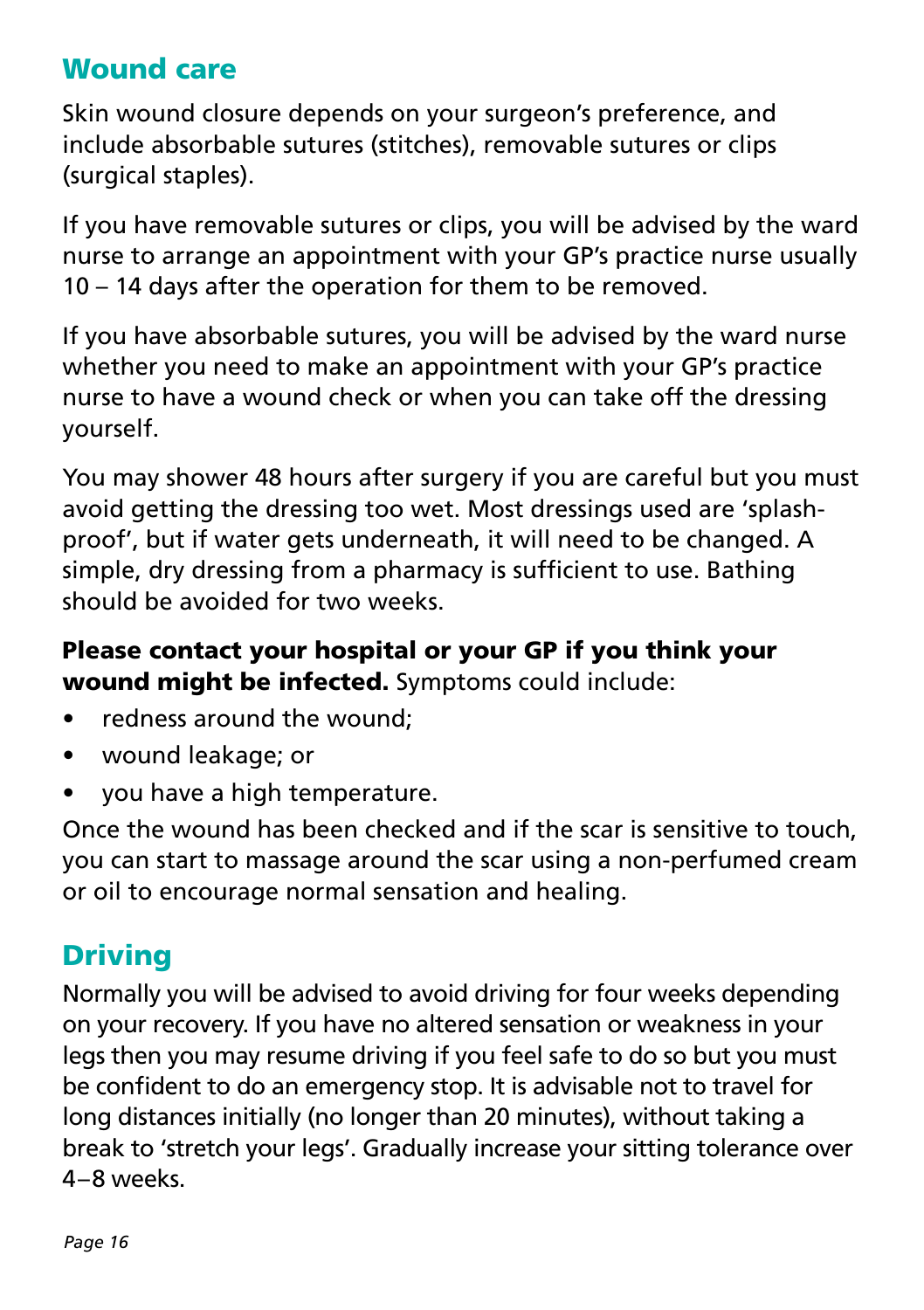### Recreational activities

It is important to keep mobile after surgery. You will find you get stiff if sitting for longer than about 20 minutes, so get up and walk about regularly. Walking outside is fine but again, increase your walking distances gradually. You will be advised to avoid lifting anything heavy, certainly for the first few weeks but maybe as long as three months after your operation.

Please check with your consultant and physiotherapist when you are able to resume specific activities, such as swimming or golf, as the advice could range from between six weeks to three months. A graduated return to sport is then advisable. You should avoid flying for six weeks (and long-haul flights for up to three months).

#### **Work**

Returning to work is dependent on both your recovery and your job. Most people are off work for an initial four weeks but if you are in a strenuous job you may need up to eight weeks. It is always sensible to discuss with your employer if you can return on 'light duties' or reduced hours at first. There is usually nothing to stop you doing computer/office work at an earlier date provided you can keep moving about. The hospital will issue you with a fitness to work (off work) certificate or you may ask your GP.

#### Follow-up

Your surgeon will advise you when you should attend clinic after your operation. If you have any queries about the information in this booklet, please discuss them with the ward nurses or a member of your consultant's team.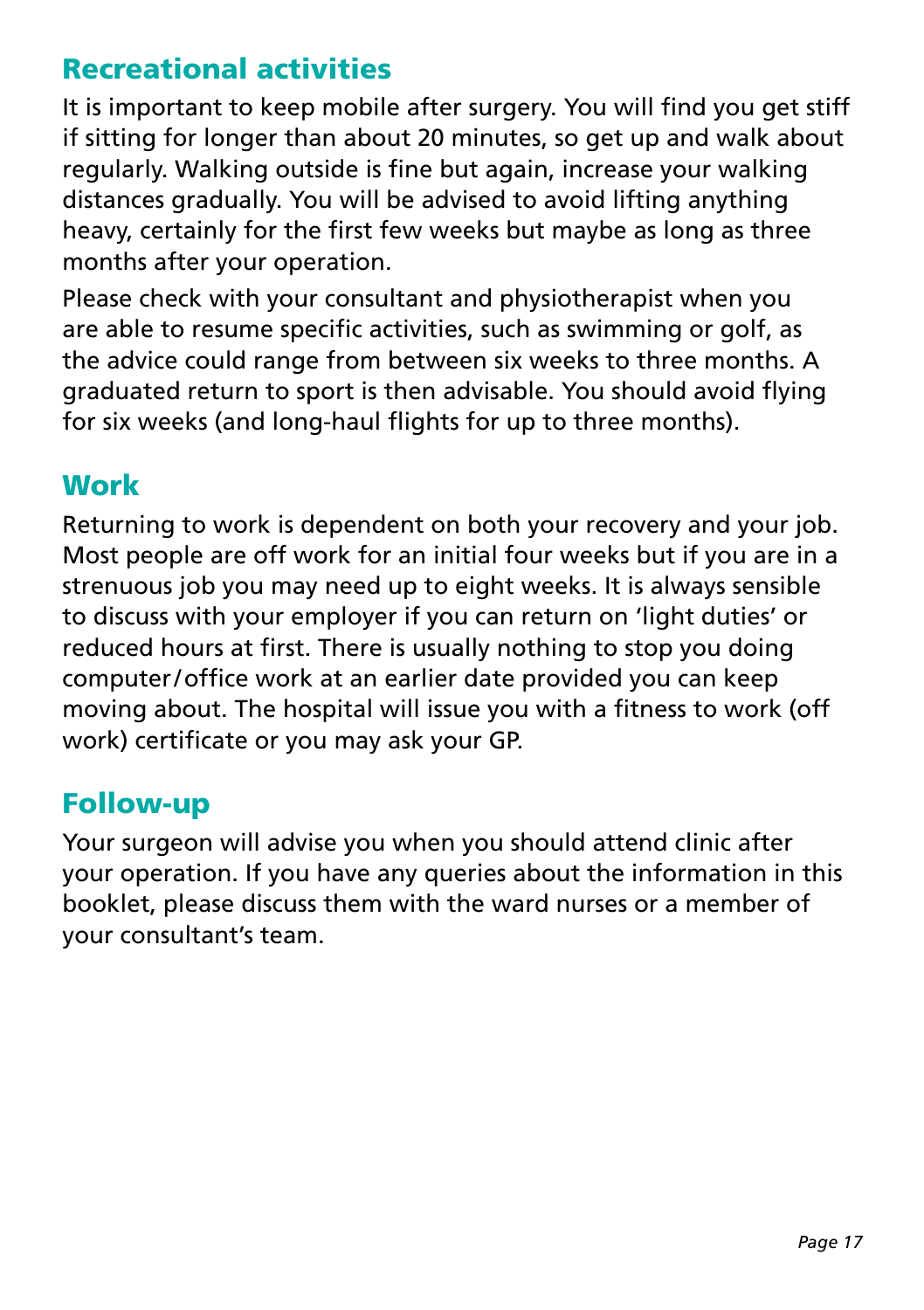

### What is the British Spine Registry (BSR)?

The British Spine Registry aims to collect information about spinal surgery across the UK. This will help us to find out which spinal operations are the most effective and in which patients they work best. This should improve patient care in the future.

The Registry will enable patient outcomes to be assessed using questionnaires. These will allow surgeons to see how much improvement there has been from treatment.

This has worked for hip and knee joint replacements through the National Joint Registry. We need your help to improve spinal surgery in the UK.

### What data is collected?

Your personal details allow the BSR to link you to the surgery you have had. They also allow us to link together all the questionnaires you complete. If you need any further spinal surgery in the future, details of previous operations will be available to your surgeon.

Personal details needed by the BSR are your name, gender, date of birth, address, email address and NHS number.

Your personal details are treated as confidential at all times and will be kept secure. This data is controlled by the British Association of Spine Surgeons (BASS) and held outside the NHS. Personal details will be removed before any data analysis is performed, retaining only age and gender. Your personal data and email address will not be available to anyone outside BASS and its secure IT provider. Anonymised data may be released to approved organisations for approved purposes, but a signed agreement will restrict what they can do with the data so patient confidentiality is protected.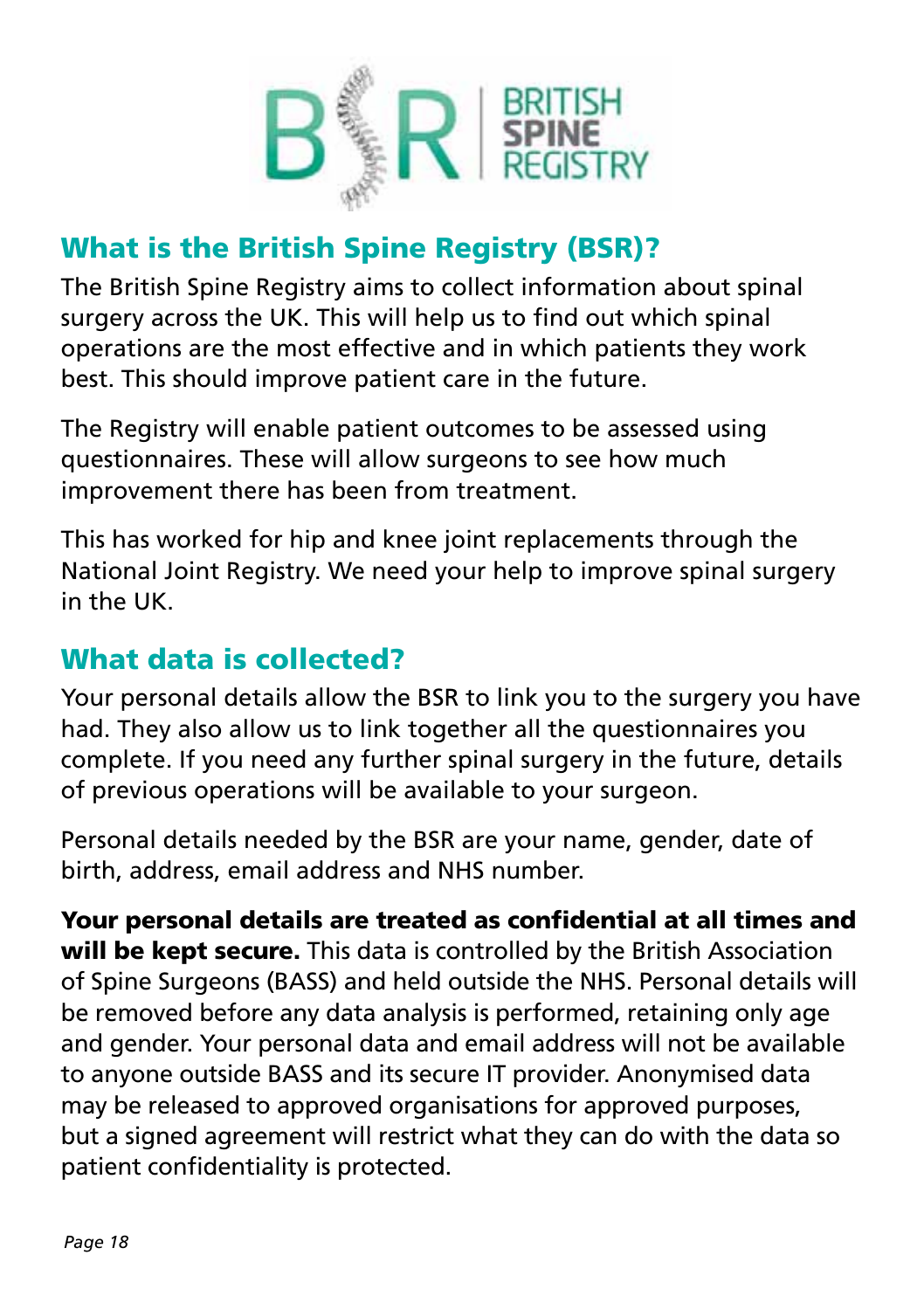Your personal data is very important, as this will allow us to link details of your diagnosis and surgery with any problems or complications after surgery. You may also be asked to complete questionnaires before and after surgery to work out how successful the surgery has been. This will only be possible if we can connect you to the questionnaires through your personal details.

### Do I have to give consent?

No, your participation in the BSR is voluntary and whether you consent or not, your medical care will be the same. Your personal details cannot be kept without your consent. This will be obtained either by asking you to physically sign a consent form or electronically sign one through an email link to a questionnaire or at a questionnaire kiosk in the outpatient clinic.

You can withdraw your consent at any time or request access to your data by:

- • going to the patient section of the BSR website at www.britishspineregistry.com; or
- writing to us at the BSR centre (see address on next page). Please state if you are happy for us to keep existing data, but do not want to be contacted, or whether you want your data to be anonymised (so it cannot be identified).

#### Research

Your consent will allow the BSR to examine details of your diagnosis, surgical procedure, any complications, your outcome after surgery and your questionnaires. These are known as 'service evaluations' or 'audits'.

Operation and patient information, including questionnaires in the BSR, may be used for medical research. The purpose of this research is to improve our understanding and treatment of spinal problems. The majority of our research uses only anonymised information which means it is impossible to identify individuals. From time to time, researchers may wish to gather additional information. In these cases we would seek your approval before disclosing your contact details.